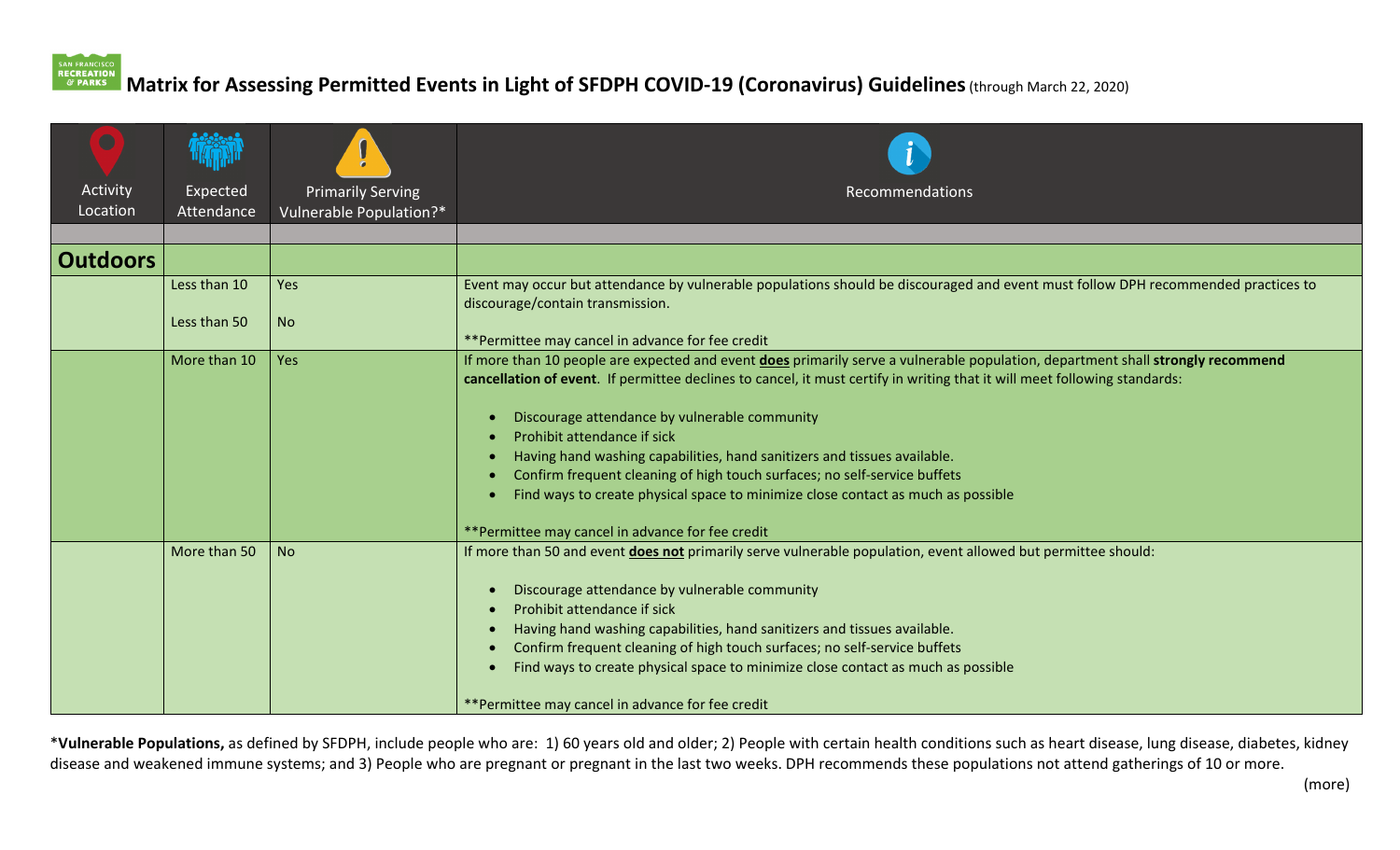| L.                   |                               |                                                     |                                                                                                                                                                                                                                                                                                                                                                                                                                                                                                                                                   |
|----------------------|-------------------------------|-----------------------------------------------------|---------------------------------------------------------------------------------------------------------------------------------------------------------------------------------------------------------------------------------------------------------------------------------------------------------------------------------------------------------------------------------------------------------------------------------------------------------------------------------------------------------------------------------------------------|
| Activity<br>Location | <b>Expected</b><br>Attendance | <b>Primarily Serving</b><br>Vulnerable Population?* | Recommendations                                                                                                                                                                                                                                                                                                                                                                                                                                                                                                                                   |
|                      |                               |                                                     |                                                                                                                                                                                                                                                                                                                                                                                                                                                                                                                                                   |
| Indoors              |                               |                                                     |                                                                                                                                                                                                                                                                                                                                                                                                                                                                                                                                                   |
|                      | Less than 10                  | Yes                                                 | Department shall strongly recommend cancellation of event. If permittee declines to cancel, it must certify in writing that it will meet<br>following standards:<br>Discourage attendance by vulnerable community<br>Prohibit attendance if sick<br>Having hand washing capabilities, hand sanitizers and tissues available.<br>Confirm frequent cleaning of high touch surfaces; no self-service buffets<br>Find ways to create physical space to minimize close contact as much as possible<br>**Permittee may cancel in advance for fee credit |
|                      | Less than 50                  | <b>No</b>                                           | Event may occur but attendance by vulnerable population should be discouraged and event must follow DPH recommended practices to<br>discourage/contain transmission.<br>**Permittee may cancel in advance for fee credit                                                                                                                                                                                                                                                                                                                          |

\***Vulnerable Populations,** as defined by SFDPH, include people who are: 1) 60 years old and older; 2) People with certain health conditions such as heart disease, lung disease, diabetes, kidney disease and weakened immune systems; and 3) People who are pregnant or pregnant in the last two weeks. DPH recommends these populations not attend gatherings of 10 or more.